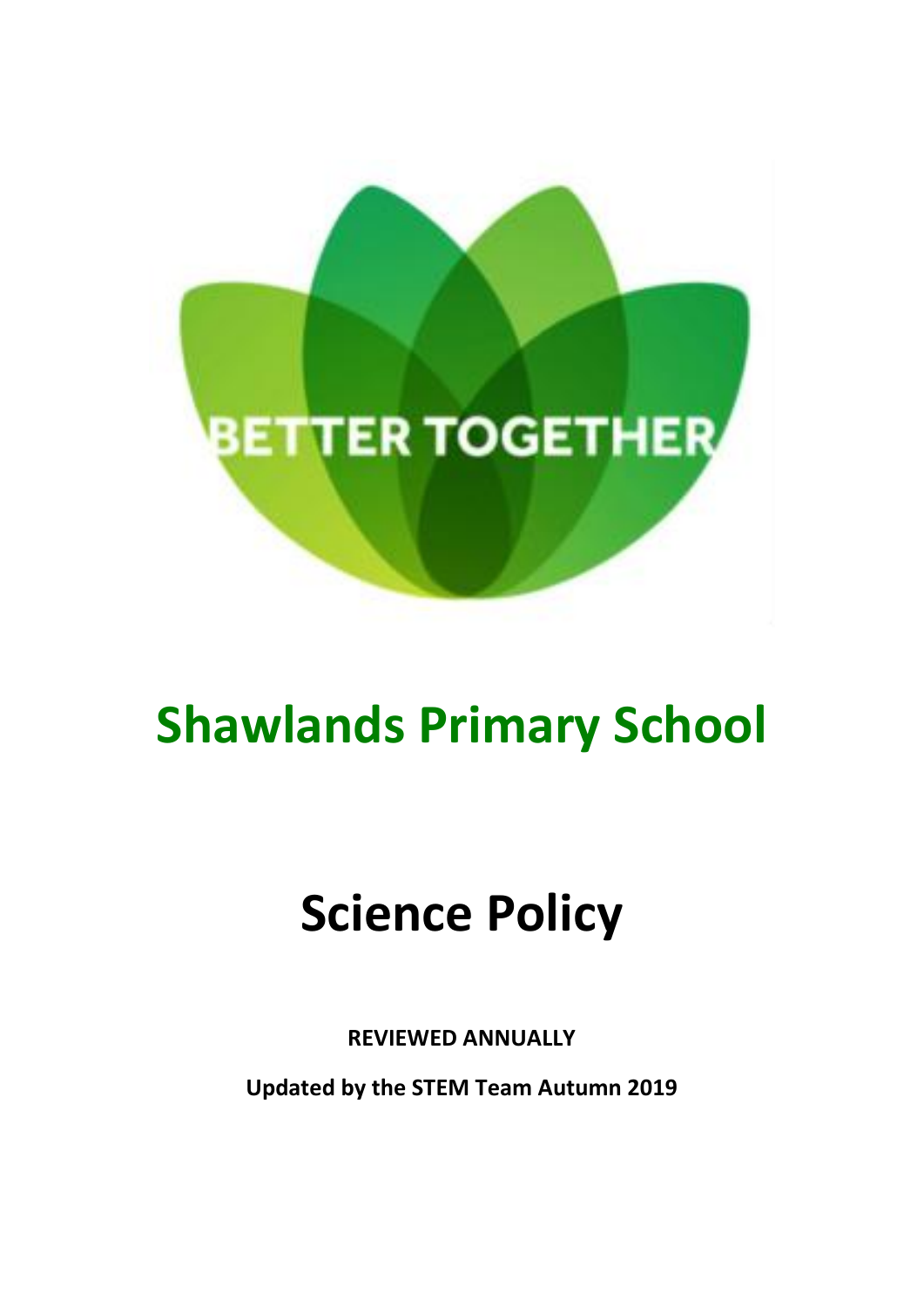# **Our Vision**

Through a positive caring environment, we provide the opportunity for every child to reach their full potential. We strive to ensure that all children are ready for their next steps.

# **Rationale**

Science is a systematic investigation of the physical, chemical and biological aspects of the world which relies on first hand experiences and on other sources of information. The scientific process and pupils' problem-solving activities will be used to deepen their understanding of the concepts involved. The main aspects of science to be studied will be determined by the programmes of study of the National Curriculum 2014. Throughout each year group, children will also actively experiences working scientifically, deepening these skills as they progress from year to year.

Through science pupils at Shawlands Primary School will continue to deepen their respect, care and appreciation for the natural world and all its phenomena.

# **Aims**

- to develop pupils' enjoyment and interest in science and an appreciation of its contribution to all aspects of everyday life
- to build on pupils' curiosity and sense of awe of the natural world
- to use a planned range of investigations and practical activities to give pupils a greater understanding of the concepts and knowledge of science
- to introduce pupils to the language and vocabulary of science
- to develop pupils' basic practical skills and their ability to make accurate and appropriate measurements
- to develop pupils' use of computing in their science studies.
- to extend the learning environment for our pupils via our environmental areas and the locality
- to promote a 'healthy lifestyle' in our pupils.

# **Objectives**

The following objectives derived from the above aims will form the basis of our decisions when planning a scheme of work. Assessment will also be related to these objectives:

- to develop pupils' enjoyment and interest in science and an appreciation of its contribution to all aspects of everyday life.
- to develop a knowledge and appreciation of the contribution made by famous scientists to our knowledge of the world including scientists from different cultures
- to encourage pupils to relate their scientific studies to applications and effects within the real world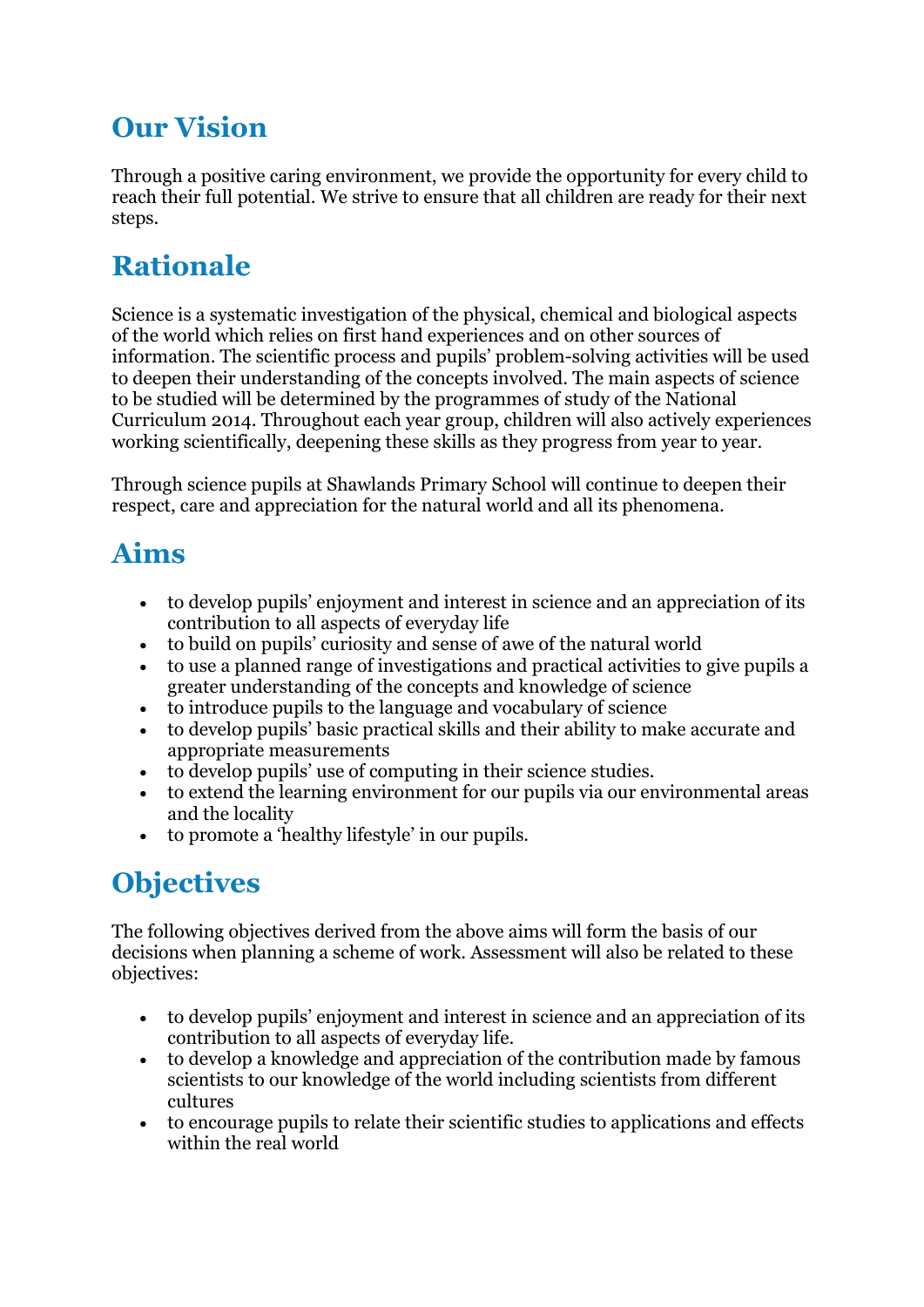to develop a knowledge of the science contained within the programmes of study of the National Curriculum.

To build on pupils' curiosity and sense of awe of the natural world

- to develop in pupils a general sense of enquiry which encourages them to question and make suggestions
- to encourage pupils to predict the likely outcome of their investigations and practical activities

To use a planned range of investigations and practical activities to give pupils a greater understanding of the concepts and knowledge of science

- to provide pupils with a range of specific investigations and practical work which gives them a worth-while experience to develop their understanding of science
- to develop progressively pupils' ability to plan, carry out and evaluate simple scientific investigations and to appreciate the meaning of a 'fair test'.

To develop the ability to record results in an appropriate manner including the use of diagrams, graphs, tables and charts

- to introduce pupils to the language and vocabulary of science
- to give pupils regular opportunities to use the scientific terms necessary to communicate ideas about science
- to develop pupils' basic practical skills and their ability to make accurate and appropriate measurements
- within practical activities give pupils opportunities to use a range of simple scientific measuring instruments such as thermometers and force meters and develop their skill in being able to read them.

To develop pupils' use of ICT in their science studies

- to give pupils opportunities to use ICT (video, digital camera, data logger) to record their work and to store results for future retrieval throughout their science studies
- to give pupils the chance to obtain information using the internet.

Differentiation and Additional Educational Needs

The study of science will be planned to give pupils a suitable range of differentiated activities appropriate to their age and abilities. Tasks will be set which challenge all pupils, including the more able. For pupils with SEN the task will be adjusted or pupils may be given extra support. The grouping of pupils for practical activities will take account of their strengths and weaknesses and ensure that all take an active part in the task and gain in confidence.

Breadth and Balance Variety.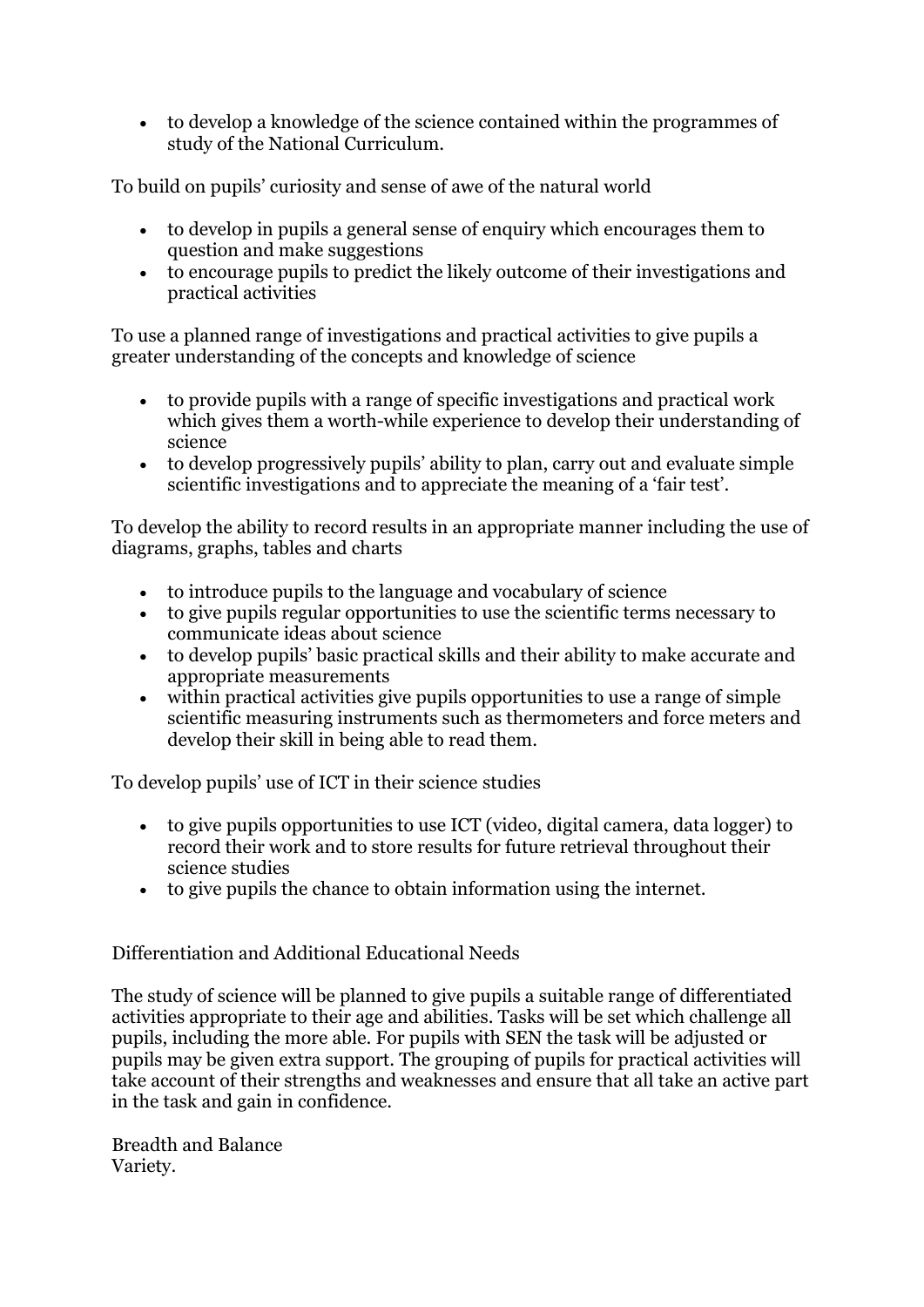Pupils will be involved in a variety of structured activities and in more open-ended investigative work:

- activities to develop good observational skills
- practical activities using measuring instruments which develop pupils' ability to read scales accurately
- structured activities to develop understanding of a scientific concept
- open ended investigations.

On some occasions pupils will carry out the whole investigative process themselves or in small groups.

#### **Relevance**

Wherever possible science work will be related to the real world and everyday examples will be used.

#### **Cross-curricular skills and links**

Science pervades every aspect of our lives and we will relate it to all areas of the curriculum. We will also ensure that pupils realise the positive contribution of both men and women to science and the contribution from those of other cultures. We will not only emphasise the positive effects of science on the world but also include problems, which some human activities can produce.

### **Continuity and Progression**

Foundation Stage pupils investigate science as part of Understanding of the World. Children are encouraged to investigate through practical experience; teachers guide the children and plan opportunities that allow the children to experience and learn whilst experimenting for themselves. By careful planning, pupils' scientific skills and knowledge gained at Key Stage 1 will be consolidated and developed during Key Stage 2.

Pupils in Key Stage 1 will be introduced to science through focused observations and explorations of the world around them. These will be further developed through supportive investigations into more independent work at Key Stage 2. The knowledge and content prescribed in the National Curriculum will be introduced throughout both key stages in a progressive and coherent way.

# **Equality of Opportunity**

All children have equal access to the science curriculum and its associated practical activities. The SLT, Class Teachers and TAs at Shawlands Primary School are responsible for ensuring that all children, irrespective of gender, learning ability, physical disability, ethnicity and social circumstances, have access to the whole curriculum and make the greatest possible progress. Where appropriate, work will be adapted to meet pupils' needs and, if appropriate, extra support given. More able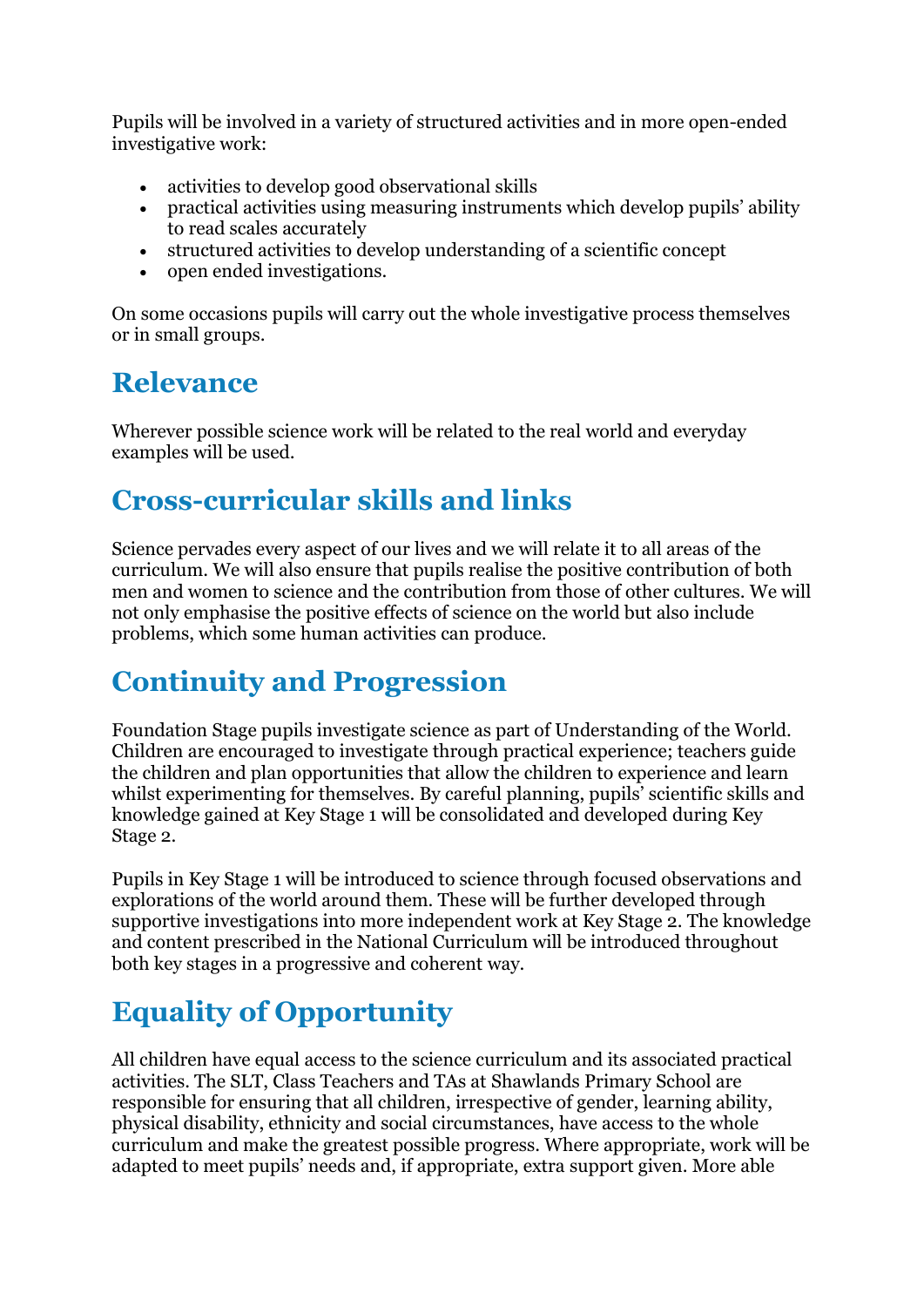pupils will be given suitably challenging activities. Gender and cultural differences will be reflected positively in the teaching materials used.

All children have equal access to the Science Curriculum, its teaching and learning, throughout any one year. This is being monitored by analyzing pupil performance throughout the school to ensure that there is no disparity between groups.

# **Health and safety**

Pupils will be taught to use scientific equipment safely when using it during practical activities. Class Teachers and Teaching Assistants will check equipment regularly and report any damage, taking defective equipment out of action. A simple risk assessment will be carried out for all practical activities any perceived hazards will be reported to the Headteacher/Health and Safety leader who will determine the appropriateness of said activity.

#### **Assessment for Learning, recording and reporting**

Throughout the school teachers will assess whether children are working at/above or below the expected level for their age based on their understanding and application of the content of the National Curriculum 2014. Progress and attainment is reported to parents through parents' evenings and end of year reports. Assessments will also be recorded and tracked at the end of every unit of work.

# **Marking for Improvement (see policy)**

Much of the work done in science lessons is of a practical or oral nature and, as such, recording will take many varied forms thus making marking different. It is, however, important that written work is marked as an aid to progression and to celebrate achievement. When appropriate, pupils may be asked to self-assess or peer assess their own or other's work.

# **Role of the subject Leader**

Science will be led by the science subject leader and will ensure that these standards of teaching and learning are being met using work sampling and data reviews.

### **Resourcing**

Specialist pieces of equipment and those posing a potential safety risk will be held centrally. Science resources are kept in a central store location and every class has access to these. Resources to aid learning may also be found on useful websites such as primary science, Chris Quigley, Twinkl, BBC bitesize as well as via schemes of work (Bank end) found in the Science folder.